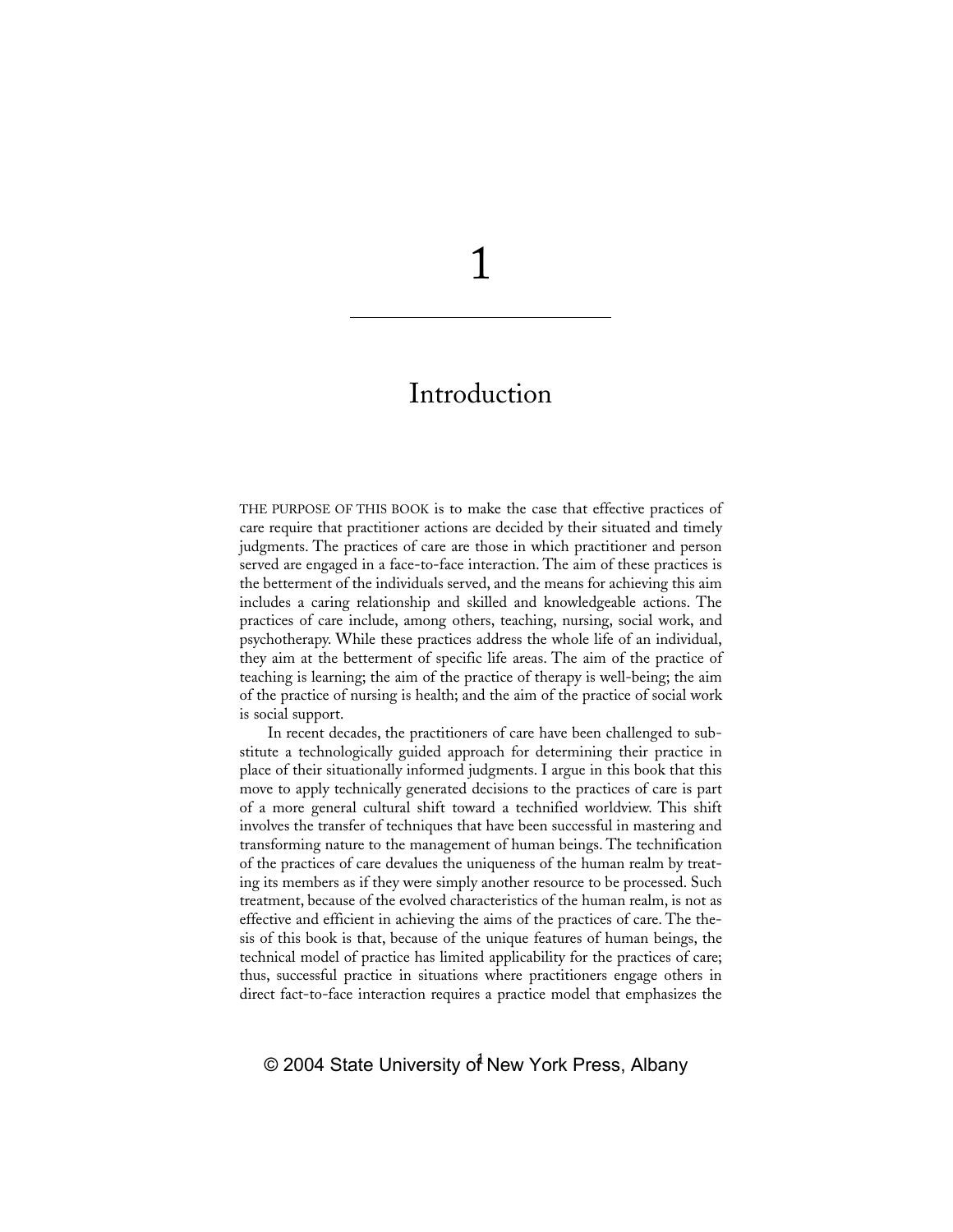situated judgment of practitioners. The rest of this introductory chapter first introduces the current controversy over what model should govern the decision making of practitioners of care and then explores in general terms the notion of practice.

The main argument of the book is contained in chapters 2 through 7 and draws support for the thesis from current positions in the philosophy of social science. Chapter 2 describes the human propensity to secure control over nature and transform it so that it better serves human needs and desires. The chapter traces the development of this technological control to its current state of high technology and to its expansion in the last century from the mastery of nature to the management and organization of human activity. It closes with an outline of the model for making technical decisions, the technicalrational model. Chapter 3 explores the effect of this expansion on human practices. Foucault, Bourdieu, and Certeau provide descriptions of the manifestation of the technification of modern society through the operations of bureaucratic forms of administration grounded in technical-rational procedures. They investigate the consequences of technification on practice and depict the ways it constricts the range of human actions. Chapter 4 differentiates the realms in which practices are carried out and argues that the practice model used to operate in the physical realm is inappropriate for use in the human realm. Chapters 5 through 7 develop a model of situated decision making for judgment based practices of care. Chapter 5 explores the distinction made by Aristotle between two kinds of practice: the practices of production *(poiesis)* and the practices of the good *(praxis)*. Aristotle held that decisions regarding the practices of the good, which concern the human realm, require a different kind of nontechnical thinking *(phronesis)* than what is required for decisions regarding production *(techne)*. Chapter 6 further develops the judgment model of deliberation through the inspection of the ideas of an expanded notion of rationality presented by Epstein, Lakoff, Gendlin, and Damasio. Chapter 7 draws together the ideas of *phronesis* and expanded rationality with Gadamer's notion of reflective-understanding into a model for practitioner judgment.

The final chapter reexamines the confrontation between the technical and judgment models of the practices of care through a case study of one profession of care: psychotherapy.

#### THE TECHNICAL-JUDGMENT PRACTICE CONTROVERSY

There is a growing controversy over who and what should determine the helping actions carried out by the practitioners of care. The controversy is about whether the practices of care should be technically based or judgment based.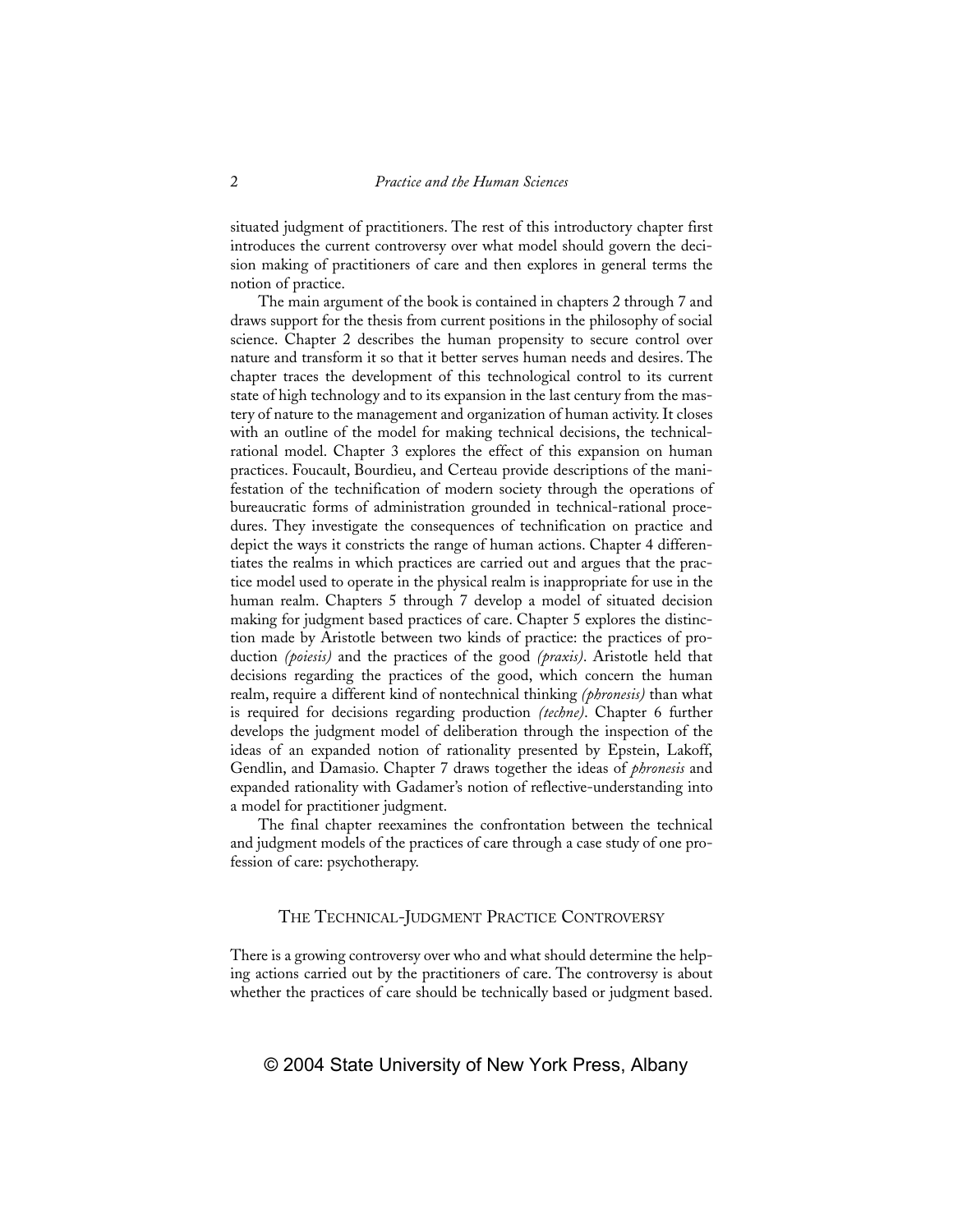#### *Introduction* 3

The technically based side holds that practice should consist of the application of scientifically validated knowledge; the judgment-based side advocates that practice should be comprised of actions informed by situated judgments of practitioners.

Technically based practice is held up as being reliable because it is based on scientifically validated techniques. Practitioners are asked to adhere to scripted sequences of techniques or laid-out programs that have been experimentally demonstrated to accomplish a specified goal. In a technically based approach to practices of care, if the goal is to teach reading to third graders, teachers are expected to follow a scripted reading program by implementing, in order, the activities set out in the script. Technically based practice holds that it is the program or technique that produces change, not the caregiver.

Judgment-based practice calls for the use of professional judgment about what to do to accomplish a specified goal. On the basis of a practitioner's self-knowledge, experience, and training, he or she is expected to make judgments about what actions will accomplish a goal with a specific person, in a specific situation, at a specific time. Judgment-based practice focuses on the practitioner as the factor that produces change. It argues that practitioners can take into account the needs of particular individuals and respond to situational differences.

In the dispute over whether practices of care should be technically or judgment based, the technical position has gained dominance in recent years. It is represented by slogans such as "culture of evidence," "evidence-based decision making," and "empirically supported programs." In the technically based position, these slogans are interpreted to refer to the exclusive use of programs or sets of techniques that have been previously determined by scientific research to produce desired results. A program receives the designation of "empirically supported" when its use with several trial groups has produced mean scores on an index that are higher than the mean scores of comparable control groups.

The technically based approach for the determination of practice was developed by businesses to manage their employees. It has since been adopted by government agencies, health care institutions, and professional organizations to determine the activities of practitioners of care. For example, the news release of the United States Department of Education says that "the use of research-proven strategies is one of the key principles of *No Child Left Behind* [legislation]" (United States Department of Education, 2002, August 7). It describes the development of a national clearinghouse "which will summarize evidence on the effectiveness of different programs, products, and strategies intended to enhance academic achievement" and provide an "educational interventions registry that identifies potentially replicable programs, products, and practices." The program calls for "transforming education into an evidence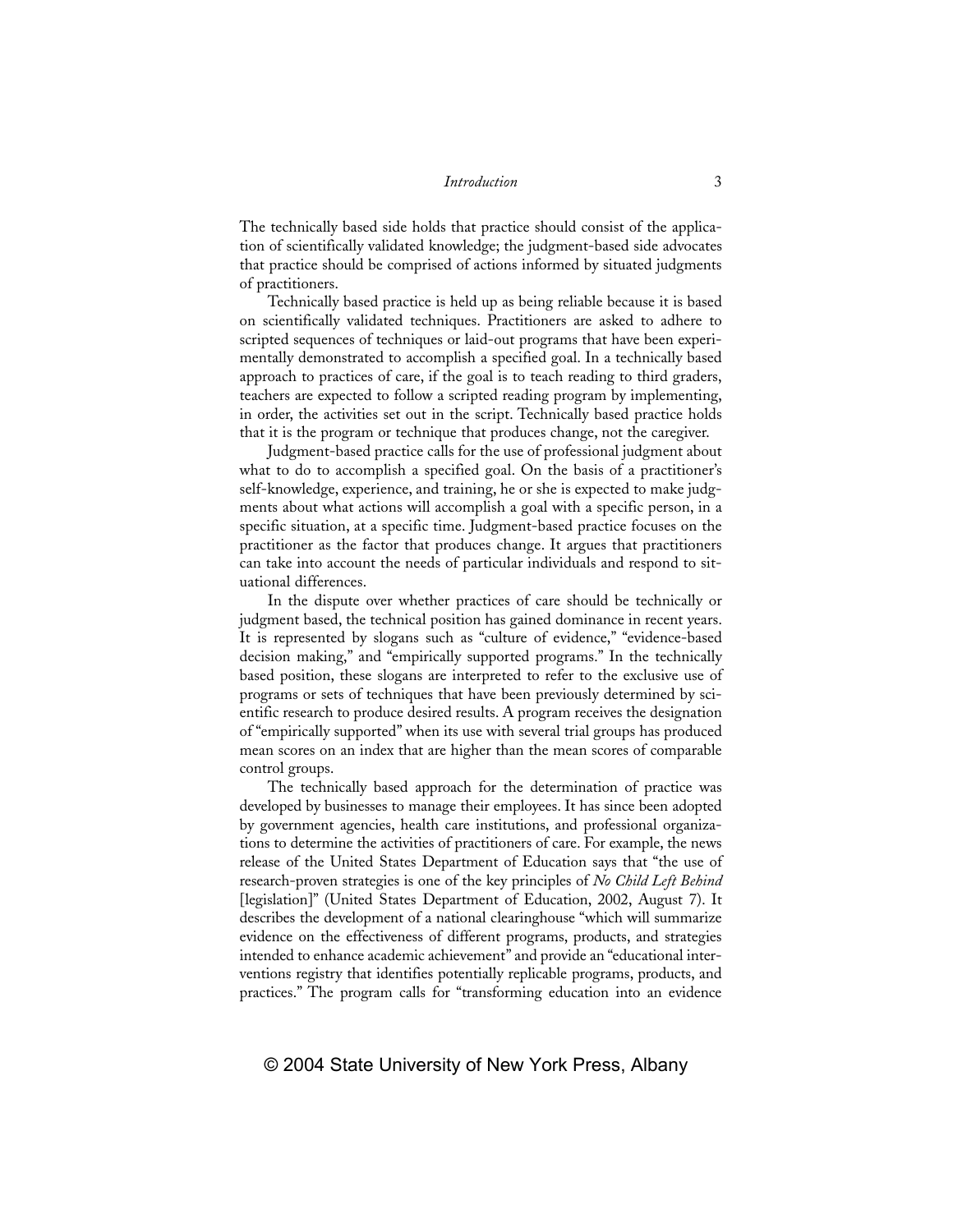based field." Managed health care programs have adopted a similar approach to determining practices through their policies of limiting payments only to procedures that have been experimentally validated (Polkinghorne, 2001). Psychologists have advocated that psychotherapy training focus on preparing graduates to deliver manualized, empirically supported treatments and have suggested that it is unethical to use treatments that have not been empirically validated.

Judgment-based practice represents a more traditional approach to the practices of care and emphasizes individual differences and the uniqueness of personal histories. Its approach to the idea of the culture of evidence is that positive outcomes are to be valued over adherence to a set of predetermined techniques. Accountability should be focused on the outcomes produced in a particular situation, not on the prior selection of a validated program or procedure. Because of individual differences, it holds that better outcomes are produced by adjusting practitioner actions to the characteristics of specific situations and to the changes taking place in the individuals being served. Evidence of the effect of actions in a situation is used to judge what action should be undertaken next to move the work toward a positive outcome. Judgmentbased practice also recognizes that the effect of actions varies as a result of the particular personal characteristics of the practitioner undertaking it. Thus, a culture of evidence should attend to the actual outcomes produced in particular situations rather than to predictions of which programs might bring about positive outcomes.

Neither technically based nor judgment-based practice is adequate in and of itself. Experimentation with and evaluation of programs and techniques provide a knowledge base of the kinds of technical procedures found to be generally helpful in various settings. However, the simple implementation of a program or application of techniques because it has empirical support is not sufficient to accomplish the goals of caregivers. Determining whether an empirically supported program is appropriate for a particular group or if its protocols are appropriate for an individual requires practitioner judgment. Also, meeting the needs of those cared for by practitioners often requires the invention of new activities as well as creative responses.

Discussions about whether the actions of practitioners of care should be technologically or judgment based have traditionally focused their attention only on the situations of caregiving in which the actions are undertaken. However, the practices of care are social practices, and discussions about them need to be approached from the broader perspective of social practices in contemporary society. Thus, the discussion needs to address issues such as the nature of practice in contemporary society, in what ways practical decisions are determined, and the relation of the social context to the practices of care. The technological-judgment controversy about practices of care cannot be isolated from the general views of practice in current society. The purpose of this book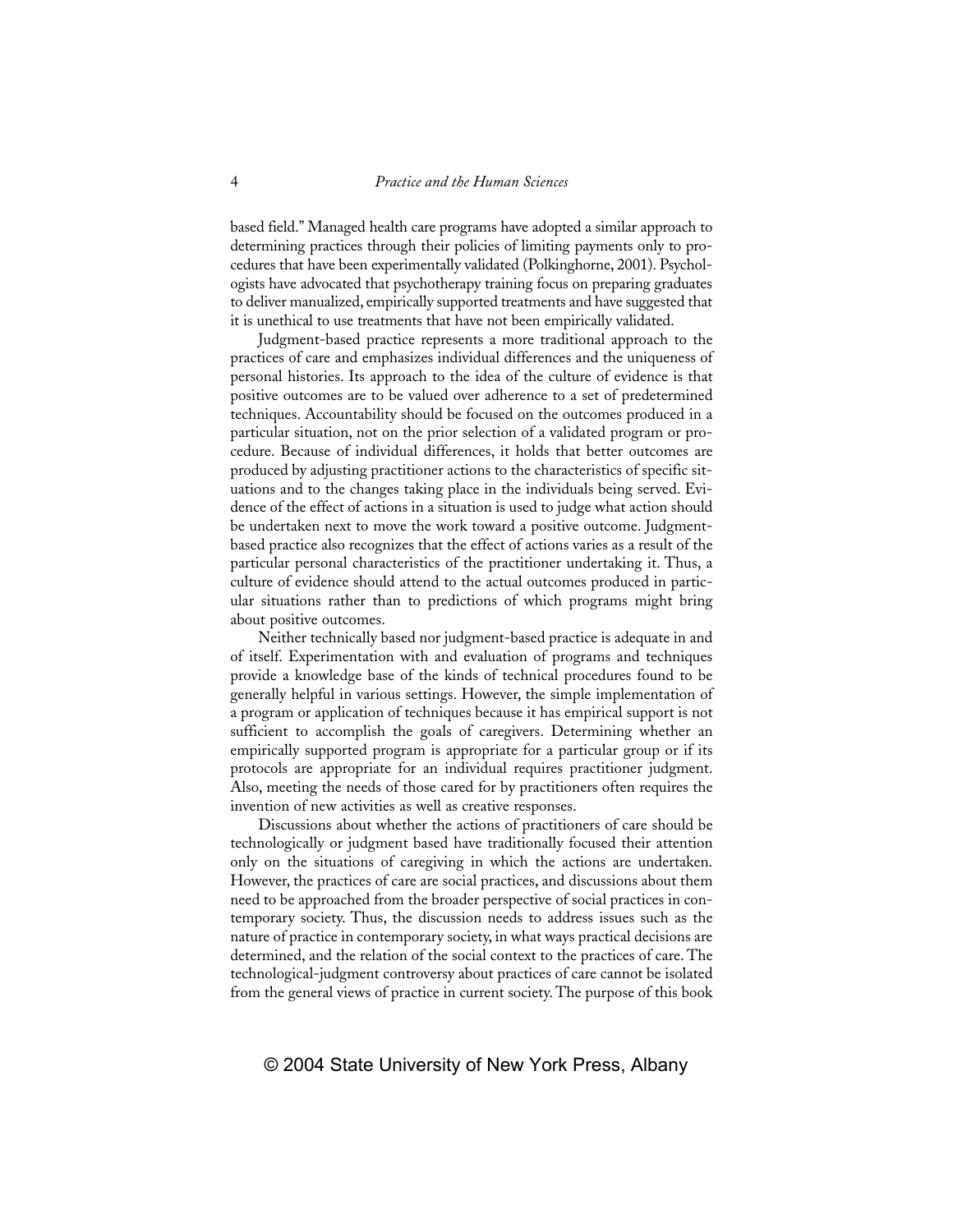is to examine the controversy from this broader perspective and to argue for the necessity of judgment-based practices of care.

The philosophy of social science has traditionally concerned itself with methodological and epistemological questions (Hollis, 1996). It has differentiated the human realm from the physical realm and asked if methods for generating knowledge about human beings need to be different from those used by the sciences of nature. However, in recent decades the understanding of the methods of the natural sciences has undergone significant changes. Natural science is now viewed less as means to pure knowledge and more as a human practice (Bachelard, 1958; Kuhn, 1970). The sharp division between the means for developing knowledge about the physical realm and the human realm has become somewhat dulled. However, although a sharp distinction between the natural and human or social sciences need not be maintained in terms of their methods, it does need to be maintained in terms of the objects under inquiry (Caws, 2000).

A philosophy of social science inquiry about practice draws a significant distinction between practices aimed at transforming physical materials into useful objects and practices involving human interaction. A premise of this book is that this distinction has faded in contemporary society and that technically informed decision processes appropriate for determining practices concerned with physical objects have been applied to practices in the human realm. This expansion of decision processes developed for the control and transformation of the realm of nature to the control and management of human behavior is an aspect of the general *technification* of the social world.

#### UNDERSTANDING PRACTICE

The general definition of the term *practice* includes all the things that people do. Theories of practice concern not only the things that people do but also why they do them. Practices range from tying shoelaces to writing books. Some practices require careful deliberation, while others occur without conscious thought. Practice is sometimes differentiated from theory, doing something as opposed to thinking about something. However, the distinction is overdrawn. Action and thought (both conscious and nonconscious) are interactive. Practices are grounded in understandings people have about the world, and these understandings are, in turn, influenced by the effect of their practices on the world. Contemporary practice theory focuses on the point of interaction of people with the world and others. While traditional theories have attended to people's subjective experiences or the objective region of physical objects, practice theory attends to the area of engagement and interconnection between subjects and objects. When this is the focal point,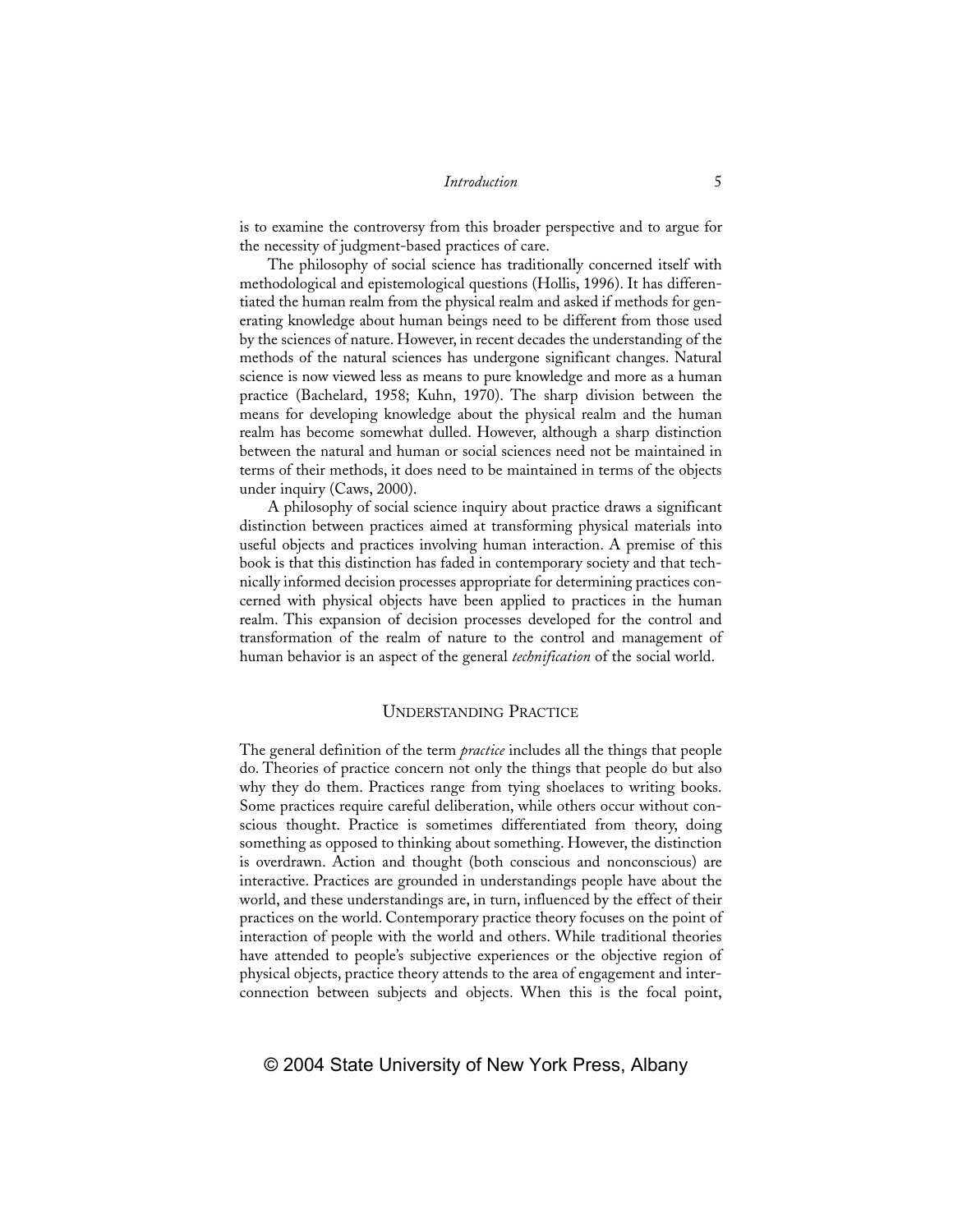humans do not show up as bounded monads but as embodied beings actively involved in the world. Practice theory should be distinguished from pragmatism. Pragmatism is a philosophy that emphasizes that statements about the world should be evaluated primarily in terms of their usefulness or effectiveness in accomplishing a task. It argues against the position that statements should be judged on the basis of their accuracy in representing an independent reality.

The idea of practice covers human activity aimed at accomplishing a variety of tasks. Carpenters are engaged in practice when they work with physical materials to build houses. Scientists are involved in practice when they design and undertake research. Babysitters are practicing when they are caring for children. While the single term *practice* covers all of these situations, practices that involve working with physical materials differ from practices that involve working with people. Even though some activities involve working with both materials and people, the distinction needs to be maintained. For example, a father helping his son build a tree house will relate to and treat the wood in a manner that is different from the way he relates to and treats his son. Not only are humans inherently different from things, but the methods and procedures that lead to effective work with materials do not bring about the same results when used with people.

In this book the term *practice* is used primarily to refer to engaged action or activity. However, 'practice' has taken on some auxiliary meanings in English, and in the interest of clarification, it is worthwhile to review them. 'Practice' is used to refer to activities in which people engage to increase a skill; for example, practicing the piano. The term is used with a similar meaning in reference to preparation for a performance; a baseball player takes batting practice before a game to loosen up and refresh his or her timing. 'Practice' has also taken on the evolved meaning of carrying on a profession or occupation, as in the practice of law or medicine. I sometimes use 'practice' with this meaning in referring to the practices of care. The term *practical,* which comes from the same root as 'practice,' refers to the doing of something; an idea is practical when it is something that can be carried out. 'Practical' is also used as an adjective to note that something is related to practice; knowing what to do to accomplish a goal is practical knowing.

'Practice' has become current in sociology and anthropology to refer to the mainly nonconscious activities engaged in by members of a society or culture. Of interest in these studies is the diverse ways activities are carried out in various cultures and historical periods. Several of these studies (by Foucault, Bourdieu, and Certeau) that have investigated the practices of contemporary Western society will be discussed in this book. Turner, in his book *The Social Theory of Practices* (1994) claims that current philosophers and social theorists are using the term *practice* for what their predecessors used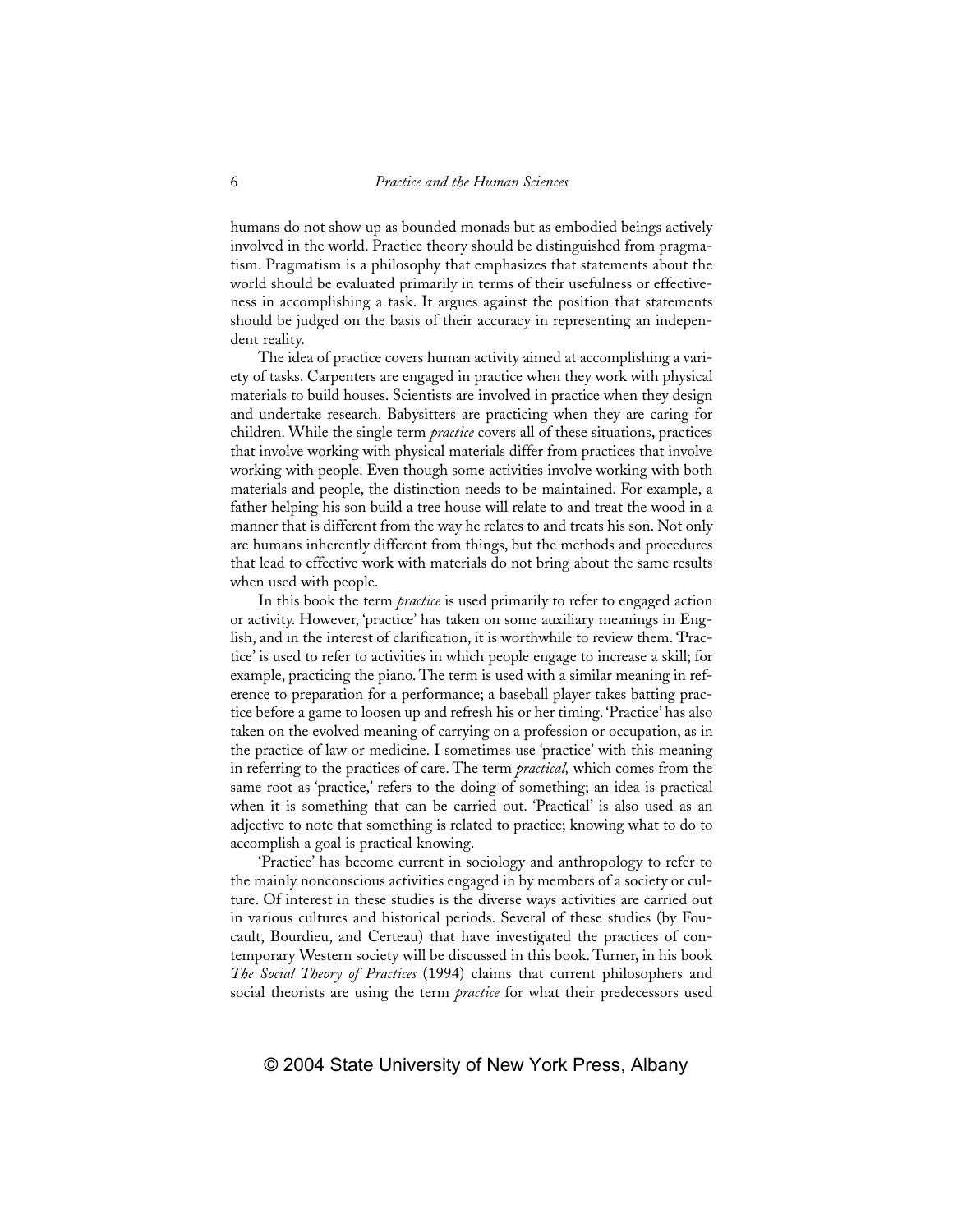#### *Introduction* 7

the terms *traditions, tacit knowledge, worldview, paradigm, ideology, framework,* or *presuppositions*. Although these studies have served to correct the view that people's actions are always determined by conscious, reflective thought, I believe their emphasis on the social determination of what people do is sometimes too strong.

Practices are most often engaged in to bring about a result. For example, people exercise each morning in order to achieve or maintain good health. Thus, practice has a means-end or instrumental structure. Explanations of a practice have a primitive narrative structure in which the meaning of an activity is its contribution to achieving a goal (see Polkinghorne, 1988). The explanation for why students engaged in the practice of intense studying would consist in giving a reason for this practice; for example, they wanted to achieve a high grade on an examination.

Its means-end structure allows the inquiry into a practice to be divided into two questions: what goal is being sought, and what is being done to accomplish that goal? Practice goals can focus on achieving results meant to serve oneself, to serve other individuals, or to serve a group or community (such as one's family, organization, nation, or all humanity). In addition to seeking knowledge about the goals of a practice, inquiry about practice is concerned with what activities need to be undertaken to achieve those goals. *Know-how* is the understanding of what to do to accomplish a goal. The sources of one's know-how are multiple. One can come to know how to attain a goal from trial and error learning, in which successful actions are differentiated from unsuccessful ones. One can derive knowledge from the various avenues through which social and cultural understanding is passed on to individuals. Over time, individuals build up a fund of knowledge from these sources and can call on this fund to accomplish new tasks. Some of the fund of know-how remains available to conscious recall, and some of it recedes into the background of awareness, where it is hidden from reflection but still available to inform actions. Part of the knowledge in the background is embodied, such as how to stay upright on a bicycle or how to hold a cup without spilling the coffee in it.

Once knowledge about how to do things is developed, it can be shared with others. Thus it can become the possession of a whole society, spreading among its members through various modes of communication and social institutions. For example, experts hold public discussions on how to make money in the stock market or how to find a mate. Teachers instruct children on how to do arithmetic and how to read.Technical schools, as advertised on television, train students on how to repair computers and other electronic equipment. Often, over time, new and better ideas on how to do something are invented. Our culture has gone through a series of transitions in which the "old" ways of doing things have been replaced with "new" technically informed ways.